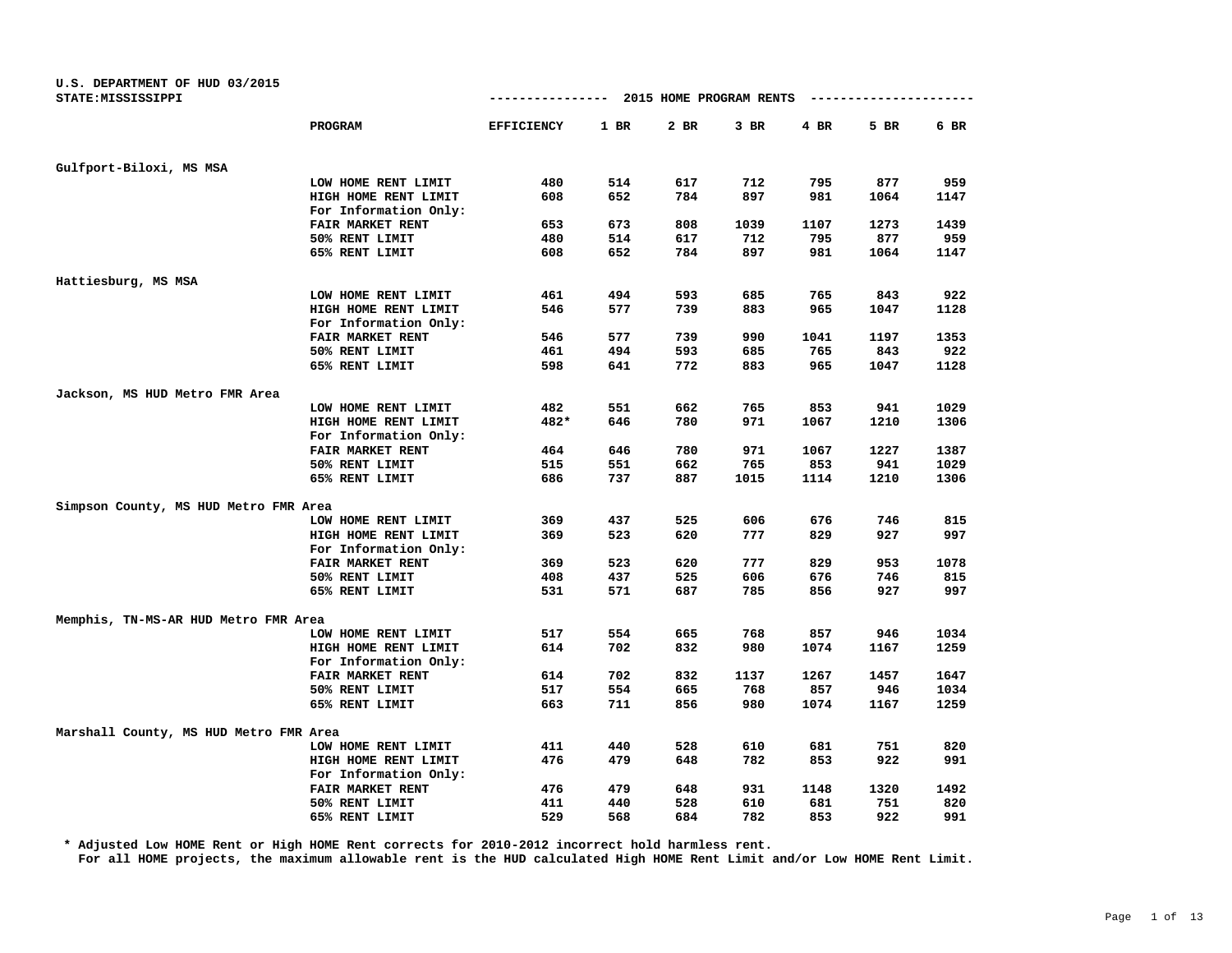| U.S. DEPARTMENT OF HUD 03/2015       |                       |                   |        |      |                         |           |      |      |
|--------------------------------------|-----------------------|-------------------|--------|------|-------------------------|-----------|------|------|
| STATE: MISSISSIPPI                   |                       | --------------    |        |      | 2015 HOME PROGRAM RENTS | --------- |      |      |
|                                      | PROGRAM               | <b>EFFICIENCY</b> | $1$ BR | 2 BR | $3$ BR                  | 4 BR      | 5 BR | 6 BR |
| Tate County, MS HUD Metro FMR Area   |                       |                   |        |      |                         |           |      |      |
|                                      | LOW HOME RENT LIMIT   | 476               | 510    | 612  | 707                     | 790       | 871  | 952  |
|                                      | HIGH HOME RENT LIMIT  | 523               | 535*   | 713  | 885                     | 969       | 1050 | 1131 |
|                                      | For Information Only: |                   |        |      |                         |           |      |      |
|                                      | FAIR MARKET RENT      | 523               | 527    | 713  | 888                     | 1233      | 1418 | 1603 |
|                                      | 50% RENT LIMIT        | 476               | 510    | 612  | 707                     | 790       | 871  | 952  |
|                                      | 65% RENT LIMIT        | 599               | 643    | 774  | 885                     | 969       | 1050 | 1131 |
| Tunica County, MS HUD Metro FMR Area |                       |                   |        |      |                         |           |      |      |
|                                      | LOW HOME RENT LIMIT   | 411               | 440    | 528  | 610                     | 681       | 751  | 820  |
|                                      | HIGH HOME RENT LIMIT  | 529               | 551    | 684  | 782                     | 853       | 922  | 991  |
|                                      | For Information Only: |                   |        |      |                         |           |      |      |
|                                      | FAIR MARKET RENT      | 531               | 551    | 746  | 929                     | 1136      | 1306 | 1477 |
|                                      | 50% RENT LIMIT        | 411               | 440    | 528  | 610                     | 681       | 751  | 820  |
|                                      | 65% RENT LIMIT        | 529               | 568    | 684  | 782                     | 853       | 922  | 991  |
| Pascagoula, MS MSA                   |                       |                   |        |      |                         |           |      |      |
|                                      | LOW HOME RENT LIMIT   | 520               | 556    | 667  | 771                     | 860       | 949  | 1037 |
|                                      | HIGH HOME RENT LIMIT  | 589               | 593    | 744  | 969                     | 1029      | 1152 | 1243 |
|                                      | For Information Only: |                   |        |      |                         |           |      |      |
|                                      | FAIR MARKET RENT      | 589               | 593    | 744  | 1022                    | 1029      | 1183 | 1338 |
|                                      | 50% RENT LIMIT        | 520               | 556    | 667  | 771                     | 860       | 949  | 1037 |
|                                      | 65% RENT LIMIT        | 655               | 703    | 846  | 969                     | 1061      | 1152 | 1243 |
| Adams County, MS                     |                       |                   |        |      |                         |           |      |      |
|                                      | LOW HOME RENT LIMIT   | 373               | 400    | 481  | 555                     | 620       | 683  | 747  |
|                                      | HIGH HOME RENT LIMIT  | 450               | 529    | 637  | 727                     | 791       | 855  | 918  |
|                                      | For Information Only: |                   |        |      |                         |           |      |      |
|                                      | FAIR MARKET RENT      | 450               | 558    | 661  | 867                     | 1118      | 1286 | 1453 |
|                                      | 50% RENT LIMIT        | 373               | 400    | 481  | 555                     | 620       | 683  | 747  |
|                                      | 65% RENT LIMIT        | 493               | 529    | 637  | 727                     | 791       | 855  | 918  |
| Alcorn County, MS                    |                       |                   |        |      |                         |           |      |      |
|                                      | LOW HOME RENT LIMIT   | 420               | 450    | 540  | 624                     | 696       | 768  | 840  |
|                                      | HIGH HOME RENT LIMIT  | 422               | 523    | 620  | 779                     | 849       | 918  | 988  |
|                                      | For Information Only: |                   |        |      |                         |           |      |      |
|                                      | FAIR MARKET RENT      | 422               | 523    | 620  | 841                     | 929       | 1068 | 1208 |
|                                      | 50% RENT LIMIT        | 420               | 450    | 540  | 624                     | 696       | 768  | 840  |
|                                      | 65% RENT LIMIT        | 528               | 566    | 682  | 779                     | 849       | 918  | 988  |
| Amite County, MS                     |                       |                   |        |      |                         |           |      |      |
|                                      | LOW HOME RENT LIMIT   | 373               | 400    | 481  | 555                     | 620       | 683  | 747  |
|                                      | HIGH HOME RENT LIMIT  | 422               | 523    | 620  | 727                     | 791       | 855  | 918  |
|                                      | For Information Only: |                   |        |      |                         |           |      |      |
|                                      | FAIR MARKET RENT      | 422               | 523    | 620  | 846                     | 1021      | 1174 | 1327 |
|                                      | 50% RENT LIMIT        | 373               | 400    | 481  | 555                     | 620       | 683  | 747  |
|                                      | 65% RENT LIMIT        | 493               | 529    | 637  | 727                     | 791       | 855  | 918  |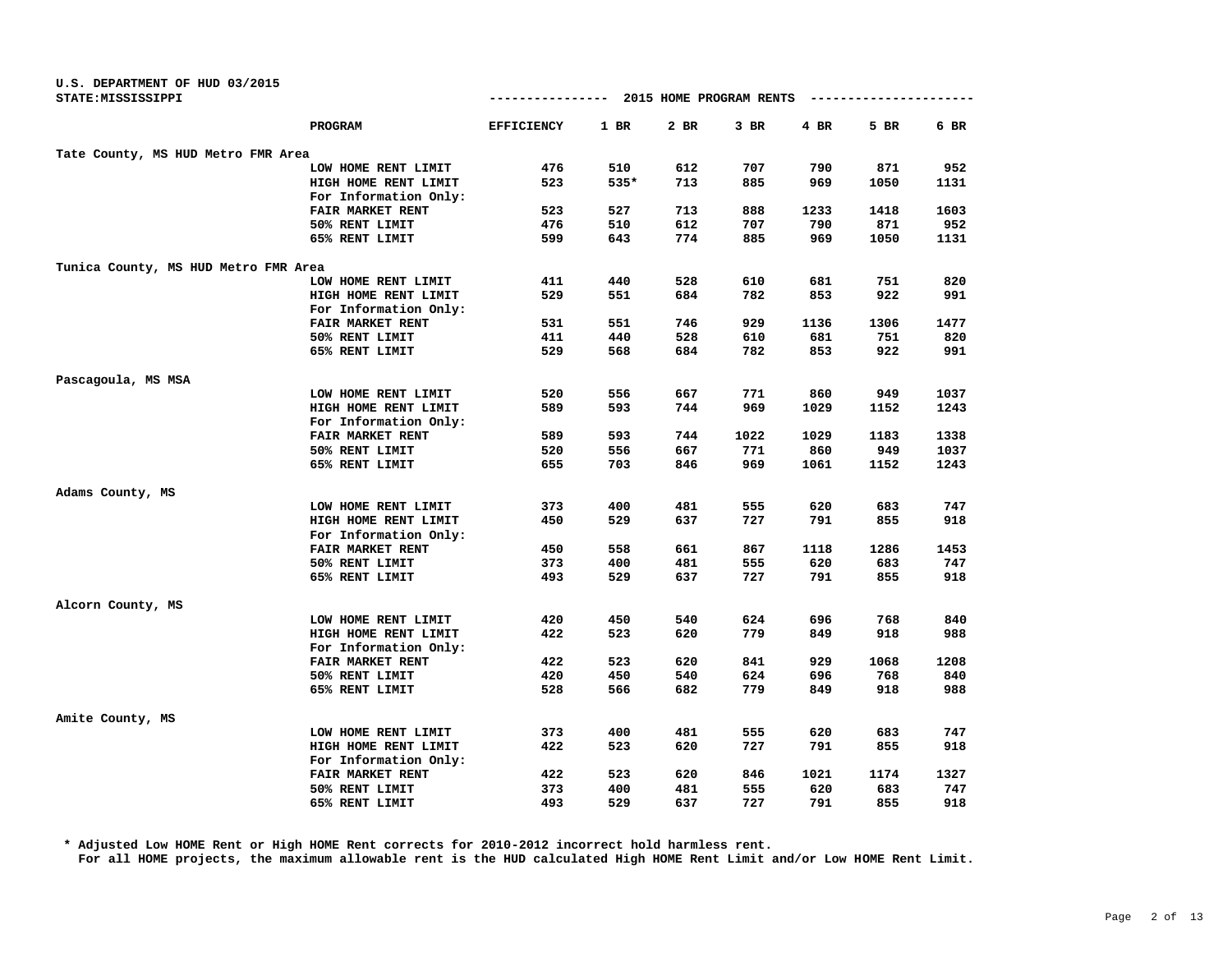| U.S. DEPARTMENT OF HUD 03/2015 |                       | ------------ 2015 HOME PROGRAM RENTS |        |      |        |      | ---------------------- |      |
|--------------------------------|-----------------------|--------------------------------------|--------|------|--------|------|------------------------|------|
| STATE: MISSISSIPPI             |                       |                                      |        |      |        |      |                        |      |
|                                | <b>PROGRAM</b>        | <b>EFFICIENCY</b>                    | $1$ BR | 2 BR | $3$ BR | 4 BR | 5 BR                   | 6 BR |
| Attala County, MS              |                       |                                      |        |      |        |      |                        |      |
|                                | LOW HOME RENT LIMIT   | 376                                  | 403    | 483  | 559    | 623  | 688                    | 752  |
|                                | HIGH HOME RENT LIMIT  | 422                                  | 523    | 620  | 727    | 791  | 855                    | 918  |
|                                | For Information Only: |                                      |        |      |        |      |                        |      |
|                                | FAIR MARKET RENT      | 422                                  | 523    | 620  | 914    | 917  | 1055                   | 1192 |
|                                | 50% RENT LIMIT        | 376                                  | 403    | 483  | 559    | 623  | 688                    | 752  |
|                                | 65% RENT LIMIT        | 493                                  | 529    | 637  | 727    | 791  | 855                    | 918  |
| Benton County, MS              |                       |                                      |        |      |        |      |                        |      |
|                                | LOW HOME RENT LIMIT   | 375                                  | 401    | 482  | 556    | 621  | 685                    | 749  |
|                                | HIGH HOME RENT LIMIT  | 422                                  | 523    | 620  | 728    | 793  | 856                    | 920  |
|                                | For Information Only: |                                      |        |      |        |      |                        |      |
|                                | FAIR MARKET RENT      | 422                                  | 523    | 620  | 797    | 829  | 953                    | 1078 |
|                                | 50% RENT LIMIT        | 375                                  | 401    | 482  | 556    | 621  | 685                    | 749  |
|                                | 65% RENT LIMIT        | 494                                  | 530    | 638  | 728    | 793  | 856                    | 920  |
| Bolivar County, MS             |                       |                                      |        |      |        |      |                        |      |
|                                | LOW HOME RENT LIMIT   | 373                                  | 400    | 481  | 555    | 620  | 683                    | 747  |
|                                | HIGH HOME RENT LIMIT  | 455                                  | 458    | 620  | 727    | 791  | 855                    | 918  |
|                                | For Information Only: |                                      |        |      |        |      |                        |      |
|                                | FAIR MARKET RENT      | 455                                  | 458    | 620  | 772    | 829  | 953                    | 1078 |
|                                | 50% RENT LIMIT        | 373                                  | 400    | 481  | 555    | 620  | 683                    | 747  |
|                                | 65% RENT LIMIT        | 493                                  | 529    | 637  | 727    | 791  | 855                    | 918  |
| Calhoun County, MS             |                       |                                      |        |      |        |      |                        |      |
|                                | LOW HOME RENT LIMIT   | 369                                  | 400    | 481  | 555    | 620  | 683                    | 747  |
|                                | HIGH HOME RENT LIMIT  | 369                                  | 466    | 620  | 727    | 791  | 855                    | 918  |
|                                | For Information Only: |                                      |        |      |        |      |                        |      |
|                                | FAIR MARKET RENT      | 369                                  | 466    | 620  | 875    | 1066 | 1226                   | 1386 |
|                                | 50% RENT LIMIT        | 373                                  | 400    | 481  | 555    | 620  | 683                    | 747  |
|                                | 65% RENT LIMIT        | 493                                  | 529    | 637  | 727    | 791  | 855                    | 918  |
| Carroll County, MS             |                       |                                      |        |      |        |      |                        |      |
|                                | LOW HOME RENT LIMIT   | 416                                  | 445    | 535  | 617    | 688  | 760                    | 831  |
|                                | HIGH HOME RENT LIMIT  | 422                                  | 510    | 620  | 817    | 890  | 965                    | 1039 |
|                                | For Information Only: |                                      |        |      |        |      |                        |      |
|                                | FAIR MARKET RENT      | 422                                  | 510    | 620  | 887    | 890  | 1024                   | 1157 |
|                                | 50% RENT LIMIT        | 416                                  | 445    | 535  | 617    | 688  | 760                    | 831  |
|                                | 65% RENT LIMIT        | 553                                  | 594    | 714  | 817    | 891  | 965                    | 1039 |
| Chickasaw County, MS           |                       |                                      |        |      |        |      |                        |      |
|                                | LOW HOME RENT LIMIT   | 384                                  | 423    | 507  | 586    | 655  | 722                    | 789  |
|                                | HIGH HOME RENT LIMIT  | 384                                  | 458    | 620  | 728    | 793  | 856                    | 920  |
|                                | For Information Only: |                                      |        |      |        |      |                        |      |
|                                | FAIR MARKET RENT      | 384                                  | 458    | 620  | 772    | 829  | 953                    | 1078 |
|                                | 50% RENT LIMIT        | 395                                  | 423    | 507  | 586    | 655  | 722                    | 789  |
|                                | 65% RENT LIMIT        | 494                                  | 530    | 638  | 728    | 793  | 856                    | 920  |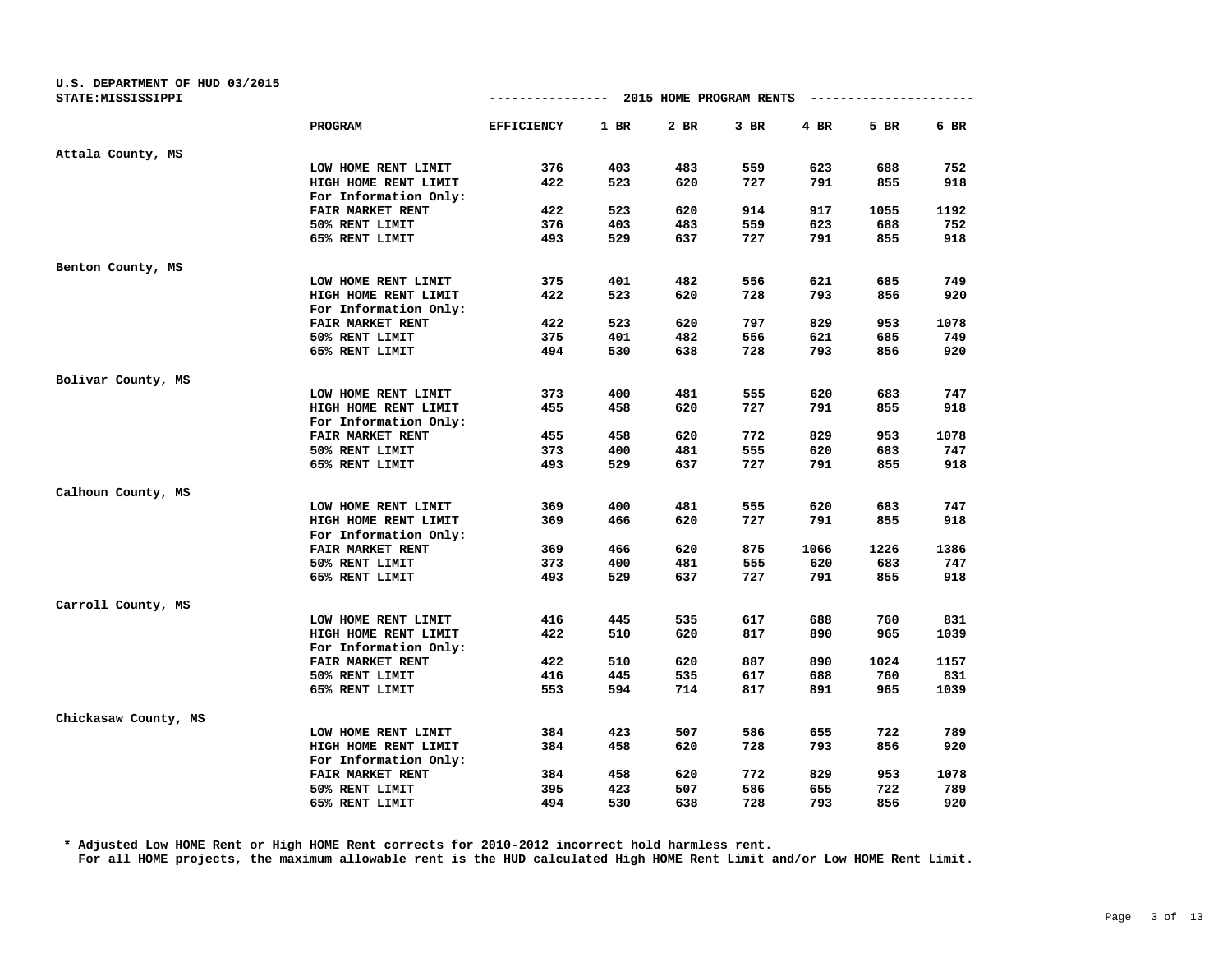| U.S. DEPARTMENT OF HUD 03/2015<br>STATE: MISSISSIPPI |                       | -------------     |        | 2015 HOME PROGRAM RENTS |      |      |      |      |
|------------------------------------------------------|-----------------------|-------------------|--------|-------------------------|------|------|------|------|
|                                                      | PROGRAM               | <b>EFFICIENCY</b> | $1$ BR | 2 BR                    | 3 BR | 4 BR | 5 BR | 6 BR |
| Choctaw County, MS                                   |                       |                   |        |                         |      |      |      |      |
|                                                      | LOW HOME RENT LIMIT   | 380               | 406    | 487                     | 563  | 628  | 693  | 757  |
|                                                      | HIGH HOME RENT LIMIT  | 422               | 493    | 620                     | 727  | 791  | 855  | 918  |
|                                                      | For Information Only: |                   |        |                         |      |      |      |      |
|                                                      | FAIR MARKET RENT      | 422               | 493    | 620                     | 914  | 917  | 1055 | 1192 |
|                                                      | 50% RENT LIMIT        | 380               | 406    | 487                     | 563  | 628  | 693  | 757  |
|                                                      | 65% RENT LIMIT        | 493               | 529    | 637                     | 727  | 791  | 855  | 918  |
| Claiborne County, MS                                 |                       |                   |        |                         |      |      |      |      |
|                                                      | LOW HOME RENT LIMIT   | 373               | 400    | 481                     | 555  | 620  | 683  | 747  |
|                                                      | HIGH HOME RENT LIMIT  | 422               | 523    | 620                     | 727  | 791  | 855  | 918  |
|                                                      | For Information Only: |                   |        |                         |      |      |      |      |
|                                                      | FAIR MARKET RENT      | 422               | 523    | 620                     | 819  | 829  | 953  | 1078 |
|                                                      | 50% RENT LIMIT        | 373               | 400    | 481                     | 555  | 620  | 683  | 747  |
|                                                      | 65% RENT LIMIT        | 493               | 529    | 637                     | 727  | 791  | 855  | 918  |
| Clarke County, MS                                    |                       |                   |        |                         |      |      |      |      |
|                                                      | LOW HOME RENT LIMIT   | 373               | 400    | 481                     | 555  | 620  | 683  | 747  |
|                                                      | HIGH HOME RENT LIMIT  | 432               | 532    | 634                     | 731  | 796  | 860  | 923  |
|                                                      | For Information Only: |                   |        |                         |      |      |      |      |
|                                                      | FAIR MARKET RENT      | 432               | 535    | 634                     | 934  | 937  | 1078 | 1218 |
|                                                      | 50% RENT LIMIT        | 373               | 400    | 481                     | 555  | 620  | 683  | 747  |
|                                                      | 65% RENT LIMIT        | 495               | 532    | 641                     | 731  | 796  | 860  | 923  |
| Clay County, MS                                      |                       |                   |        |                         |      |      |      |      |
|                                                      | LOW HOME RENT LIMIT   | 373               | 400    | 481                     | 555  | 620  | 683  | 747  |
|                                                      | HIGH HOME RENT LIMIT  | 458               | 497    | 637                     | 727  | 791  | 855  | 918  |
|                                                      | For Information Only: |                   |        |                         |      |      |      |      |
|                                                      | FAIR MARKET RENT      | 458               | 497    | 673                     | 838  | 899  | 1034 | 1169 |
|                                                      | 50% RENT LIMIT        | 373               | 400    | 481                     | 555  | 620  | 683  | 747  |
|                                                      | 65% RENT LIMIT        | 493               | 529    | 637                     | 727  | 791  | 855  | 918  |
| Coahoma County, MS                                   |                       |                   |        |                         |      |      |      |      |
|                                                      | LOW HOME RENT LIMIT   | 373               | 400    | 481                     | 555  | 620  | 683  | 747  |
|                                                      | HIGH HOME RENT LIMIT  | 376               | 529    | 632                     | 727  | 791  | 855  | 918  |
|                                                      | For Information Only: |                   |        |                         |      |      |      |      |
|                                                      | FAIR MARKET RENT      | 376               | 533    | 632                     | 787  | 845  | 972  | 1099 |
|                                                      | 50% RENT LIMIT        | 373               | 400    | 481                     | 555  | 620  | 683  | 747  |
|                                                      | 65% RENT LIMIT        | 493               | 529    | 637                     | 727  | 791  | 855  | 918  |
| Covington County, MS                                 |                       |                   |        |                         |      |      |      |      |
|                                                      | LOW HOME RENT LIMIT   | 398               | 426    | 512                     | 591  | 660  | 728  | 796  |
|                                                      | HIGH HOME RENT LIMIT  | 422               | 510    | 620                     | 749  | 816  | 882  | 948  |
|                                                      | For Information Only: |                   |        |                         |      |      |      |      |
|                                                      | FAIR MARKET RENT      | 422               | 510    | 620                     | 914  | 1079 | 1241 | 1403 |
|                                                      | 50% RENT LIMIT        | 398               | 426    | 512                     | 591  | 660  | 728  | 796  |
|                                                      | 65% RENT LIMIT        | 508               | 545    | 656                     | 749  | 816  | 882  | 948  |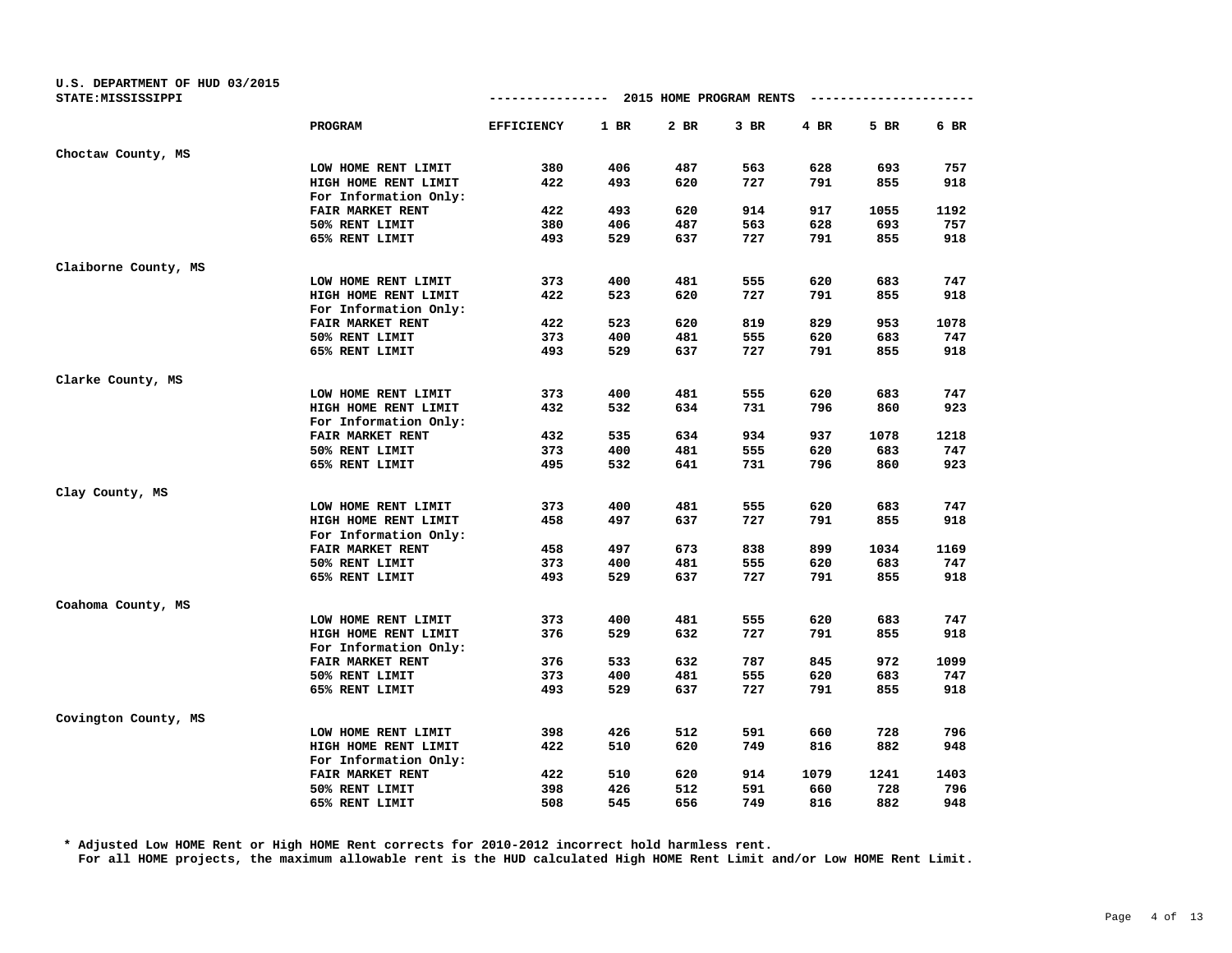| U.S. DEPARTMENT OF HUD 03/2015<br>STATE: MISSISSIPPI |                         | -------------     |        | 2015 HOME PROGRAM RENTS |        |      | ---------------------- |      |
|------------------------------------------------------|-------------------------|-------------------|--------|-------------------------|--------|------|------------------------|------|
|                                                      | <b>PROGRAM</b>          | <b>EFFICIENCY</b> | $1$ BR | 2 BR                    | $3$ BR | 4 BR | 5 BR                   | 6 BR |
| Franklin County, MS                                  |                         |                   |        |                         |        |      |                        |      |
|                                                      | LOW HOME RENT LIMIT     | 373               | 400    | 481                     | 555    | 620  | 683                    | 747  |
|                                                      | HIGH HOME RENT LIMIT    | 422               | 458    | 620                     | 727    | 791  | 855                    | 918  |
|                                                      | For Information Only:   |                   |        |                         |        |      |                        |      |
|                                                      | FAIR MARKET RENT        | 422               | 458    | 620                     | 914    | 917  | 1055                   | 1192 |
|                                                      | 50% RENT LIMIT          | 373               | 400    | 481                     | 555    | 620  | 683                    | 747  |
|                                                      | 65% RENT LIMIT          | 493               | 529    | 637                     | 727    | 791  | 855                    | 918  |
| Greene County, MS                                    |                         |                   |        |                         |        |      |                        |      |
|                                                      | LOW HOME RENT LIMIT     | 422               | 453    | 543                     | 628    | 701  | 773                    | 845  |
|                                                      | HIGH HOME RENT LIMIT    | 422               | 484    | 620                     | 783    | 854  | 923                    | 993  |
|                                                      | For Information Only:   |                   |        |                         |        |      |                        |      |
|                                                      | <b>FAIR MARKET RENT</b> | 422               | 484    | 620                     | 914    | 917  | 1055                   | 1192 |
|                                                      | 50% RENT LIMIT          | 423               | 453    | 543                     | 628    | 701  | 773                    | 845  |
|                                                      | 65% RENT LIMIT          | 530               | 569    | 686                     | 783    | 854  | 923                    | 993  |
| Grenada County, MS                                   |                         |                   |        |                         |        |      |                        |      |
|                                                      | LOW HOME RENT LIMIT     | 421               | 451    | 541                     | 625    | 697  | 770                    | 841  |
|                                                      | HIGH HOME RENT LIMIT    | 422               | 518    | 620                     | 779    | 829  | 918                    | 988  |
|                                                      | For Information Only:   |                   |        |                         |        |      |                        |      |
|                                                      | FAIR MARKET RENT        | 422               | 518    | 620                     | 782    | 829  | 953                    | 1078 |
|                                                      | 50% RENT LIMIT          | 421               | 451    | 541                     | 625    | 697  | 770                    | 841  |
|                                                      | 65% RENT LIMIT          | 528               | 566    | 682                     | 779    | 849  | 918                    | 988  |
| Holmes County, MS                                    |                         |                   |        |                         |        |      |                        |      |
|                                                      | LOW HOME RENT LIMIT     | 373               | 400    | 481                     | 555    | 620  | 683                    | 747  |
|                                                      | HIGH HOME RENT LIMIT    | 422               | 523    | 620                     | 727    | 791  | 855                    | 918  |
|                                                      | For Information Only:   |                   |        |                         |        |      |                        |      |
|                                                      | FAIR MARKET RENT        | 422               | 523    | 620                     | 772    | 829  | 953                    | 1078 |
|                                                      | 50% RENT LIMIT          | 373               | 400    | 481                     | 555    | 620  | 683                    | 747  |
|                                                      | 65% RENT LIMIT          | 493               | 529    | 637                     | 727    | 791  | 855                    | 918  |
| Humphreys County, MS                                 |                         |                   |        |                         |        |      |                        |      |
|                                                      | LOW HOME RENT LIMIT     | 373               | 400    | 481                     | 555    | 620  | 683                    | 747  |
|                                                      | HIGH HOME RENT LIMIT    | 422               | 458    | 620                     | 727    | 791  | 855                    | 918  |
|                                                      | For Information Only:   |                   |        |                         |        |      |                        |      |
|                                                      | FAIR MARKET RENT        | 422               | 458    | 620                     | 903    | 906  | 1042                   | 1178 |
|                                                      | 50% RENT LIMIT          | 373               | 400    | 481                     | 555    | 620  | 683                    | 747  |
|                                                      | 65% RENT LIMIT          | 493               | 529    | 637                     | 727    | 791  | 855                    | 918  |
| Issaquena County, MS                                 |                         |                   |        |                         |        |      |                        |      |
|                                                      | LOW HOME RENT LIMIT     | 386               | 413    | 496                     | 573    | 640  | 706                    | 771  |
|                                                      | HIGH HOME RENT LIMIT    | 422               | 510    | 620                     | 755    | 824  | 890                    | 956  |
|                                                      | For Information Only:   |                   |        |                         |        |      |                        |      |
|                                                      | FAIR MARKET RENT        | 422               | 510    | 620                     | 914    | 917  | 1055                   | 1192 |
|                                                      | 50% RENT LIMIT          | 386               | 413    | 496                     | 573    | 640  | 706                    | 771  |
|                                                      | 65% RENT LIMIT          | 511               | 549    | 662                     | 755    | 824  | 890                    | 956  |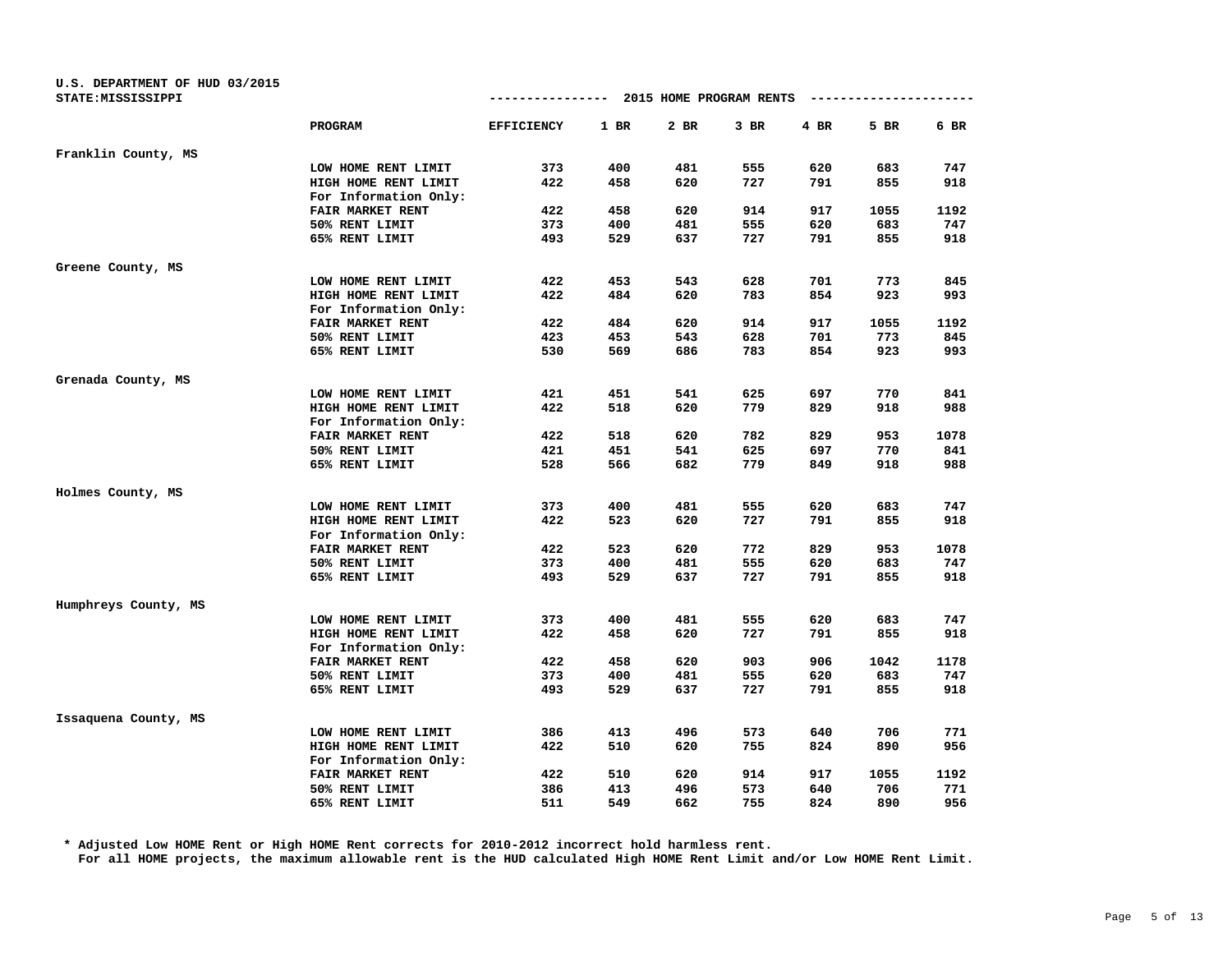| U.S. DEPARTMENT OF HUD 03/2015<br>STATE: MISSISSIPPI |                                               | -------------     |        | 2015 HOME PROGRAM RENTS |        |      |      |      |
|------------------------------------------------------|-----------------------------------------------|-------------------|--------|-------------------------|--------|------|------|------|
|                                                      | PROGRAM                                       | <b>EFFICIENCY</b> | $1$ BR | 2 BR                    | $3$ BR | 4 BR | 5 BR | 6 BR |
| Itawamba County, MS                                  |                                               |                   |        |                         |        |      |      |      |
|                                                      | LOW HOME RENT LIMIT                           | 422               | 456    | 548                     | 633    | 706  | 779  | 852  |
|                                                      | HIGH HOME RENT LIMIT                          | 422               | 523    | 620                     | 804    | 878  | 949  | 1021 |
|                                                      | For Information Only:                         |                   |        |                         |        |      |      |      |
|                                                      | FAIR MARKET RENT                              | 422               | 523    | 620                     | 914    | 917  | 1055 | 1192 |
|                                                      | 50% RENT LIMIT                                | 426               | 456    | 548                     | 633    | 706  | 779  | 852  |
|                                                      | 65% RENT LIMIT                                | 544               | 584    | 703                     | 804    | 878  | 949  | 1021 |
| Jasper County, MS                                    |                                               |                   |        |                         |        |      |      |      |
|                                                      | LOW HOME RENT LIMIT                           | 373               | 400    | 481                     | 555    | 620  | 683  | 747  |
|                                                      | HIGH HOME RENT LIMIT                          | 422               | 523    | 620                     | 727    | 791  | 855  | 918  |
|                                                      | For Information Only:                         |                   |        |                         |        |      |      |      |
|                                                      | FAIR MARKET RENT                              | 422               | 523    | 620                     | 914    | 1002 | 1152 | 1303 |
|                                                      | 50% RENT LIMIT                                | 373               | 400    | 481                     | 555    | 620  | 683  | 747  |
|                                                      | 65% RENT LIMIT                                | 493               | 529    | 637                     | 727    | 791  | 855  | 918  |
| Jefferson County, MS                                 |                                               |                   |        |                         |        |      |      |      |
|                                                      | LOW HOME RENT LIMIT                           | 373               | 400    | 481                     | 555    | 620  | 683  | 747  |
|                                                      | HIGH HOME RENT LIMIT                          | 422               | 458    | 620                     | 727    | 791  | 855  | 918  |
|                                                      | For Information Only:                         |                   |        |                         |        |      |      |      |
|                                                      | FAIR MARKET RENT                              | 422               | 458    | 620                     | 838    | 841  | 967  | 1093 |
|                                                      | 50% RENT LIMIT                                | 373               | 400    | 481                     | 555    | 620  | 683  | 747  |
|                                                      | 65% RENT LIMIT                                | 493               | 529    | 637                     | 727    | 791  | 855  | 918  |
| Jefferson Davis County, MS                           |                                               |                   |        |                         |        |      |      |      |
|                                                      | LOW HOME RENT LIMIT                           | 373               | 400    | 481                     | 555    | 620  | 683  | 747  |
|                                                      | HIGH HOME RENT LIMIT<br>For Information Only: | 422               | 472    | 620                     | 727    | 791  | 855  | 918  |
|                                                      | FAIR MARKET RENT                              | 422               | 472    | 620                     | 914    | 917  | 1055 | 1192 |
|                                                      | 50% RENT LIMIT                                | 373               | 400    | 481                     | 555    | 620  | 683  | 747  |
|                                                      | 65% RENT LIMIT                                | 493               | 529    | 637                     | 727    | 791  | 855  | 918  |
| Jones County, MS                                     |                                               |                   |        |                         |        |      |      |      |
|                                                      | LOW HOME RENT LIMIT                           | 391               | 418    | 502                     | 580    | 647  | 714  | 780  |
|                                                      | HIGH HOME RENT LIMIT                          | 444               | 549    | 662                     | 755    | 824  | 890  | 956  |
|                                                      | For Information Only:                         |                   |        |                         |        |      |      |      |
|                                                      | FAIR MARKET RENT                              | 444               | 629    | 746                     | 947    | 997  | 1147 | 1296 |
|                                                      | 50% RENT LIMIT                                | 391               | 418    | 502                     | 580    | 647  | 714  | 780  |
|                                                      | 65% RENT LIMIT                                | 511               | 549    | 662                     | 755    | 824  | 890  | 956  |
| Kemper County, MS                                    |                                               |                   |        |                         |        |      |      |      |
|                                                      | LOW HOME RENT LIMIT                           | 400               | 428    | 513                     | 593    | 661  | 730  | 798  |
|                                                      | HIGH HOME RENT LIMIT                          | 430               | 467    | 632                     | 737    | 803  | 867  | 932  |
|                                                      | For Information Only:                         |                   |        |                         |        |      |      |      |
|                                                      | FAIR MARKET RENT                              | 430               | 467    | 632                     | 787    | 845  | 972  | 1099 |
|                                                      | 50% RENT LIMIT                                | 400               | 428    | 513                     | 593    | 661  | 730  | 798  |
|                                                      | 65% RENT LIMIT                                | 500               | 537    | 646                     | 737    | 803  | 867  | 932  |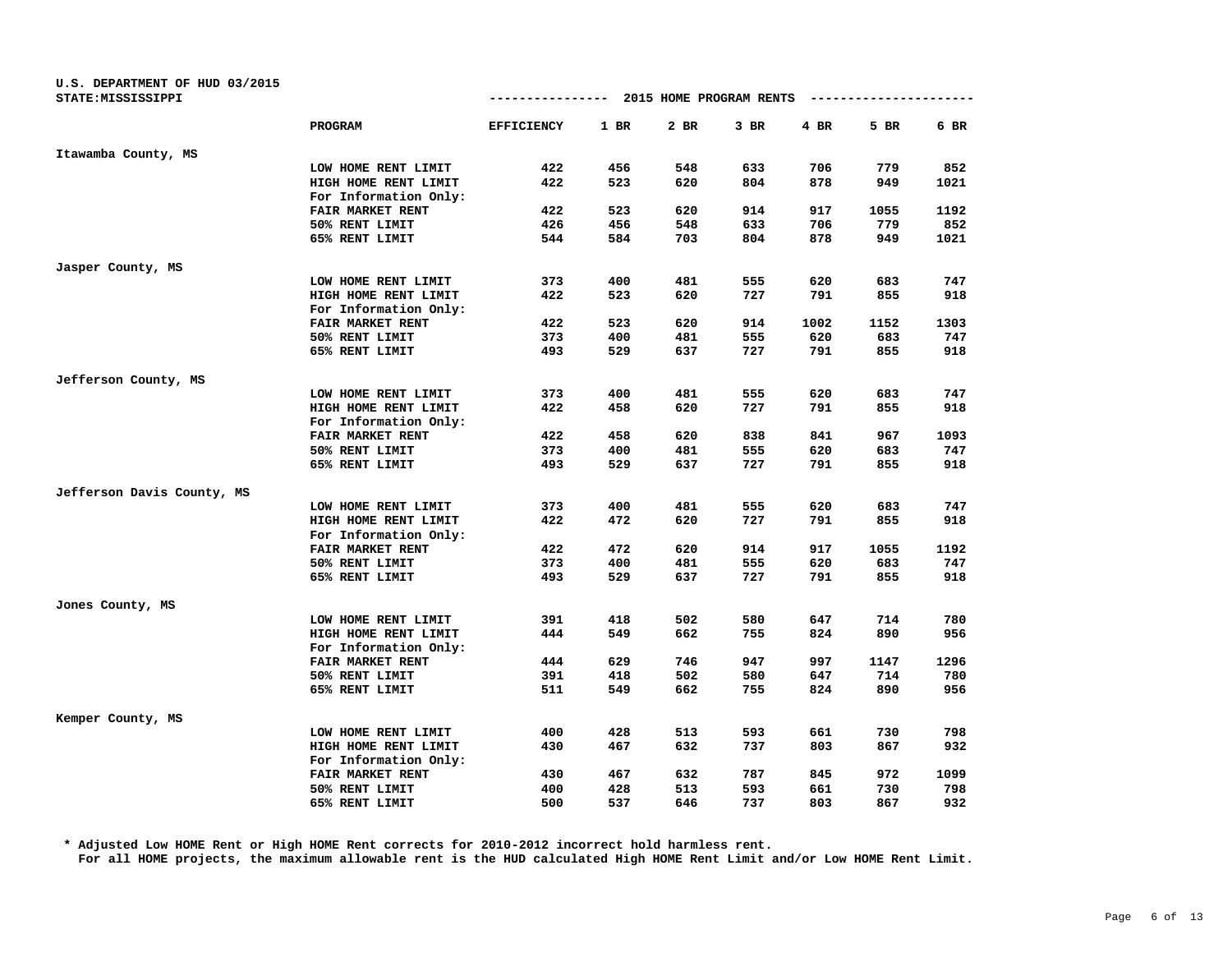| U.S. DEPARTMENT OF HUD 03/2015 |                       |                   |        |                         |        |      |      |      |
|--------------------------------|-----------------------|-------------------|--------|-------------------------|--------|------|------|------|
| STATE: MISSISSIPPI             |                       | -------------     |        | 2015 HOME PROGRAM RENTS |        |      |      |      |
|                                | PROGRAM               | <b>EFFICIENCY</b> | $1$ BR | 2 BR                    | $3$ BR | 4 BR | 5 BR | 6 BR |
| Lafayette County, MS           |                       |                   |        |                         |        |      |      |      |
|                                | LOW HOME RENT LIMIT   | 571               | 623    | 747                     | 863    | 963  | 1063 | 1162 |
|                                | HIGH HOME RENT LIMIT  | 571               | 659    | 838                     | 1068   | 1120 | 1288 | 1431 |
|                                | For Information Only: |                   |        |                         |        |      |      |      |
|                                | FAIR MARKET RENT      | 571               | 659    | 838                     | 1068   | 1120 | 1288 | 1456 |
|                                | 50% RENT LIMIT        | 581               | 623    | 747                     | 863    | 963  | 1063 | 1162 |
|                                | 65% RENT LIMIT        | 749               | 804    | 967                     | 1108   | 1216 | 1323 | 1431 |
| Lauderdale County, MS          |                       |                   |        |                         |        |      |      |      |
|                                | LOW HOME RENT LIMIT   | 425               | 455    | 546                     | 630    | 703  | 776  | 848  |
|                                | HIGH HOME RENT LIMIT  | 489               | 572    | 688                     | 787    | 858  | 928  | 998  |
|                                | For Information Only: |                   |        |                         |        |      |      |      |
|                                | FAIR MARKET RENT      | 489               | 606    | 718                     | 1026   | 1272 | 1463 | 1654 |
|                                | 50% RENT LIMIT        | 425               | 455    | 546                     | 630    | 703  | 776  | 848  |
|                                | 65% RENT LIMIT        | 533               | 572    | 688                     | 787    | 858  | 928  | 998  |
| Lawrence County, MS            |                       |                   |        |                         |        |      |      |      |
|                                | LOW HOME RENT LIMIT   | 436               | 493    | 592                     | 684    | 763  | 842  | 920  |
|                                | HIGH HOME RENT LIMIT  | 436               | 541    | 641                     | 799    | 935  | 1013 | 1091 |
|                                | For Information Only: |                   |        |                         |        |      |      |      |
|                                | FAIR MARKET RENT      | 436               | 541    | 641                     | 799    | 1135 | 1305 | 1476 |
|                                | 50% RENT LIMIT        | 461               | 493    | 592                     | 684    | 763  | 842  | 920  |
|                                | 65% RENT LIMIT        | 579               | 622    | 748                     | 855    | 935  | 1013 | 1091 |
| Leake County, MS               |                       |                   |        |                         |        |      |      |      |
|                                | LOW HOME RENT LIMIT   | 397               | 426    | 511                     | 590    | 658  | 726  | 794  |
|                                | HIGH HOME RENT LIMIT  | 422               | 523    | 620                     | 734    | 799  | 862  | 927  |
|                                | For Information Only: |                   |        |                         |        |      |      |      |
|                                | FAIR MARKET RENT      | 422               | 523    | 620                     | 847    | 868  | 998  | 1128 |
|                                | 50% RENT LIMIT        | 397               | 426    | 511                     | 590    | 658  | 726  | 794  |
|                                | 65% RENT LIMIT        | 496               | 533    | 642                     | 734    | 799  | 862  | 927  |
| Lee County, MS                 |                       |                   |        |                         |        |      |      |      |
|                                | LOW HOME RENT LIMIT   | 429               | 542    | 646                     | 751    | 838  | 925  | 1011 |
|                                | HIGH HOME RENT LIMIT  | $429*$            | 545    | 646                     | 879    | 882  | 1014 | 1147 |
|                                | For Information Only: |                   |        |                         |        |      |      |      |
|                                | FAIR MARKET RENT      | 384               | 545    | 646                     | 879    | 882  | 1014 | 1147 |
|                                | 50% RENT LIMIT        | 506               | 542    | 651                     | 751    | 838  | 925  | 1011 |
|                                | 65% RENT LIMIT        | 644               | 691    | 832                     | 952    | 1043 | 1131 | 1221 |
| Leflore County, MS             |                       |                   |        |                         |        |      |      |      |
|                                | LOW HOME RENT LIMIT   | 373               | 400    | 481                     | 555    | 620  | 683  | 747  |
|                                | HIGH HOME RENT LIMIT  | 493               | 516    | 624                     | 727    | 791  | 855  | 918  |
|                                | For Information Only: |                   |        |                         |        |      |      |      |
|                                | FAIR MARKET RENT      | 504               | 516    | 624                     | 777    | 845  | 972  | 1099 |
|                                | 50% RENT LIMIT        | 373               | 400    | 481                     | 555    | 620  | 683  | 747  |
|                                | 65% RENT LIMIT        | 493               | 529    | 637                     | 727    | 791  | 855  | 918  |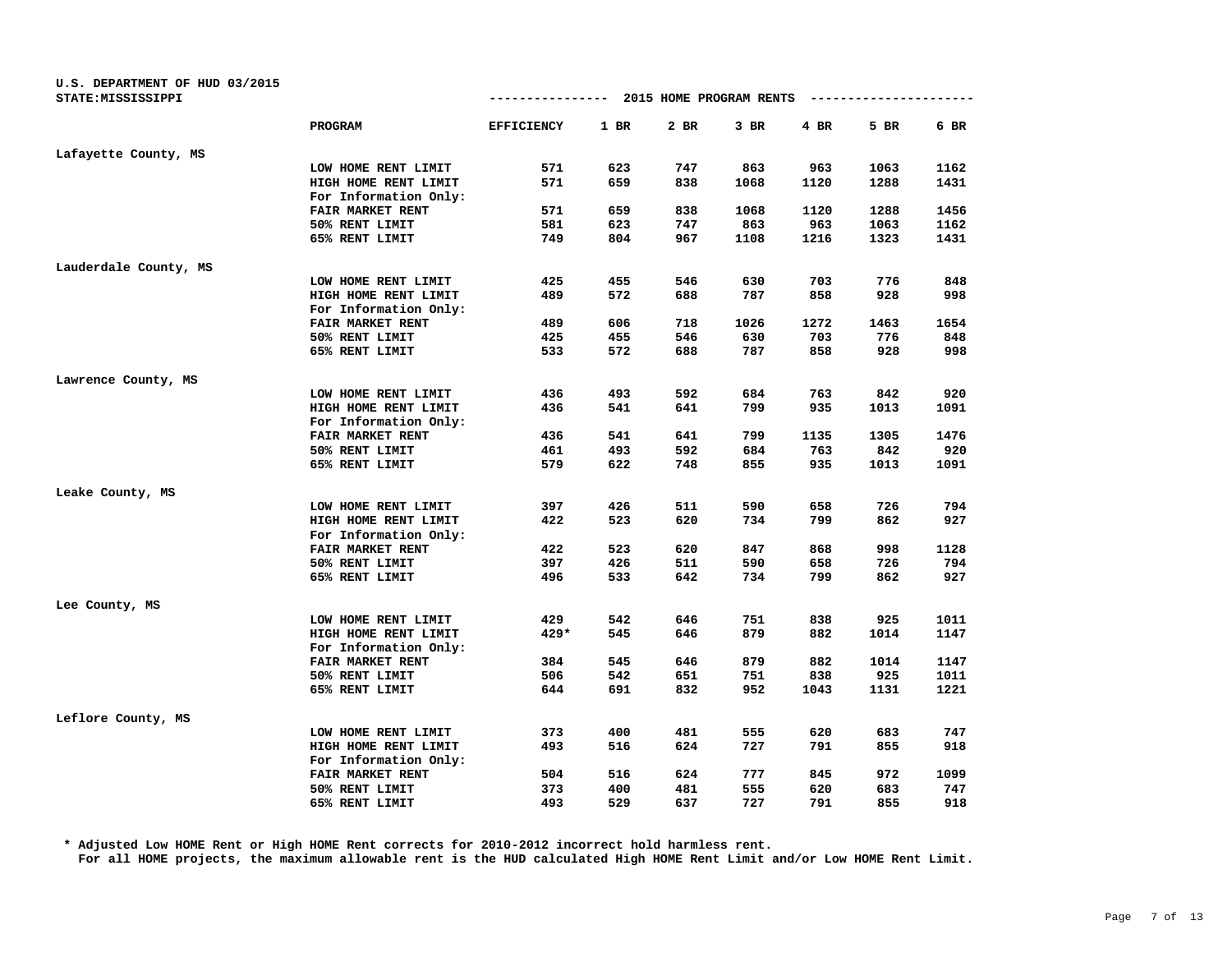| U.S. DEPARTMENT OF HUD 03/2015<br>STATE: MISSISSIPPI |                         |                   |        | ------------ 2015 HOME PROGRAM RENTS |        |      | ---------------------- |      |
|------------------------------------------------------|-------------------------|-------------------|--------|--------------------------------------|--------|------|------------------------|------|
|                                                      | PROGRAM                 | <b>EFFICIENCY</b> | $1$ BR | 2 BR                                 | $3$ BR | 4 BR | 5 BR                   | 6 BR |
| Lincoln County, MS                                   |                         |                   |        |                                      |        |      |                        |      |
|                                                      | LOW HOME RENT LIMIT     | 415               | 444    | 532                                  | 615    | 686  | 757                    | 827  |
|                                                      | HIGH HOME RENT LIMIT    | 418               | 458    | 620                                  | 779    | 849  | 918                    | 988  |
|                                                      | For Information Only:   |                   |        |                                      |        |      |                        |      |
|                                                      | FAIR MARKET RENT        | 418               | 458    | 620                                  | 816    | 1000 | 1150                   | 1300 |
|                                                      | 50% RENT LIMIT          | 415               | 444    | 532                                  | 615    | 686  | 757                    | 827  |
|                                                      | 65% RENT LIMIT          | 528               | 566    | 682                                  | 779    | 849  | 918                    | 988  |
| Lowndes County, MS                                   |                         |                   |        |                                      |        |      |                        |      |
|                                                      | LOW HOME RENT LIMIT     | 416               | 480    | 576                                  | 665    | 742  | 819                    | 896  |
|                                                      | HIGH HOME RENT LIMIT    | 416               | 534    | 633                                  | 844    | 889  | 998                    | 1075 |
|                                                      | For Information Only:   |                   |        |                                      |        |      |                        |      |
|                                                      | <b>FAIR MARKET RENT</b> | 416               | 534    | 633                                  | 886    | 889  | 1022                   | 1156 |
|                                                      | 50% RENT LIMIT          | 448               | 480    | 576                                  | 665    | 742  | 819                    | 896  |
|                                                      | 65% RENT LIMIT          | 571               | 613    | 738                                  | 844    | 921  | 998                    | 1075 |
| Marion County, MS                                    |                         |                   |        |                                      |        |      |                        |      |
|                                                      | LOW HOME RENT LIMIT     | 398               | 426    | 512                                  | 591    | 660  | 728                    | 796  |
|                                                      | HIGH HOME RENT LIMIT    | $424*$            | 488    | 620                                  | 772    | 841  | 922                    | 991  |
|                                                      | For Information Only:   |                   |        |                                      |        |      |                        |      |
|                                                      | FAIR MARKET RENT        | 422               | 488    | 620                                  | 772    | 841  | 967                    | 1093 |
|                                                      | 50% RENT LIMIT          | 398               | 426    | 512                                  | 591    | 660  | 728                    | 796  |
|                                                      | 65% RENT LIMIT          | 529               | 568    | 684                                  | 782    | 853  | 922                    | 991  |
| Monroe County, MS                                    |                         |                   |        |                                      |        |      |                        |      |
|                                                      | LOW HOME RENT LIMIT     | 410               | 439    | 527                                  | 608    | 678  | 749                    | 819  |
|                                                      | HIGH HOME RENT LIMIT    | 422               | 458    | 620                                  | 784    | 829  | 925                    | 995  |
|                                                      | For Information Only:   |                   |        |                                      |        |      |                        |      |
|                                                      | FAIR MARKET RENT        | 422               | 458    | 620                                  | 793    | 829  | 953                    | 1078 |
|                                                      | 50% RENT LIMIT          | 410               | 439    | 527                                  | 608    | 678  | 749                    | 819  |
|                                                      | 65% RENT LIMIT          | 531               | 571    | 687                                  | 784    | 855  | 925                    | 995  |
| Montgomery County, MS                                |                         |                   |        |                                      |        |      |                        |      |
|                                                      | LOW HOME RENT LIMIT     | 373               | 400    | 481                                  | 555    | 620  | 683                    | 747  |
|                                                      | HIGH HOME RENT LIMIT    | 422               | 510    | 620                                  | 727    | 791  | 855                    | 918  |
|                                                      | For Information Only:   |                   |        |                                      |        |      |                        |      |
|                                                      | FAIR MARKET RENT        | 422               | 510    | 620                                  | 870    | 974  | 1120                   | 1266 |
|                                                      | 50% RENT LIMIT          | 373               | 400    | 481                                  | 555    | 620  | 683                    | 747  |
|                                                      | 65% RENT LIMIT          | 493               | 529    | 637                                  | 727    | 791  | 855                    | 918  |
| Neshoba County, MS                                   |                         |                   |        |                                      |        |      |                        |      |
|                                                      | LOW HOME RENT LIMIT     | 382               | 410    | 492                                  | 568    | 633  | 699                    | 764  |
|                                                      | HIGH HOME RENT LIMIT    | 428               | 519    | 628                                  | 727    | 791  | 855                    | 918  |
|                                                      | For Information Only:   |                   |        |                                      |        |      |                        |      |
|                                                      | FAIR MARKET RENT        | 428               | 519    | 628                                  | 845    | 971  | 1117                   | 1262 |
|                                                      | 50% RENT LIMIT          | 382               | 410    | 492                                  | 568    | 633  | 699                    | 764  |
|                                                      | 65% RENT LIMIT          | 493               | 529    | 637                                  | 727    | 791  | 855                    | 918  |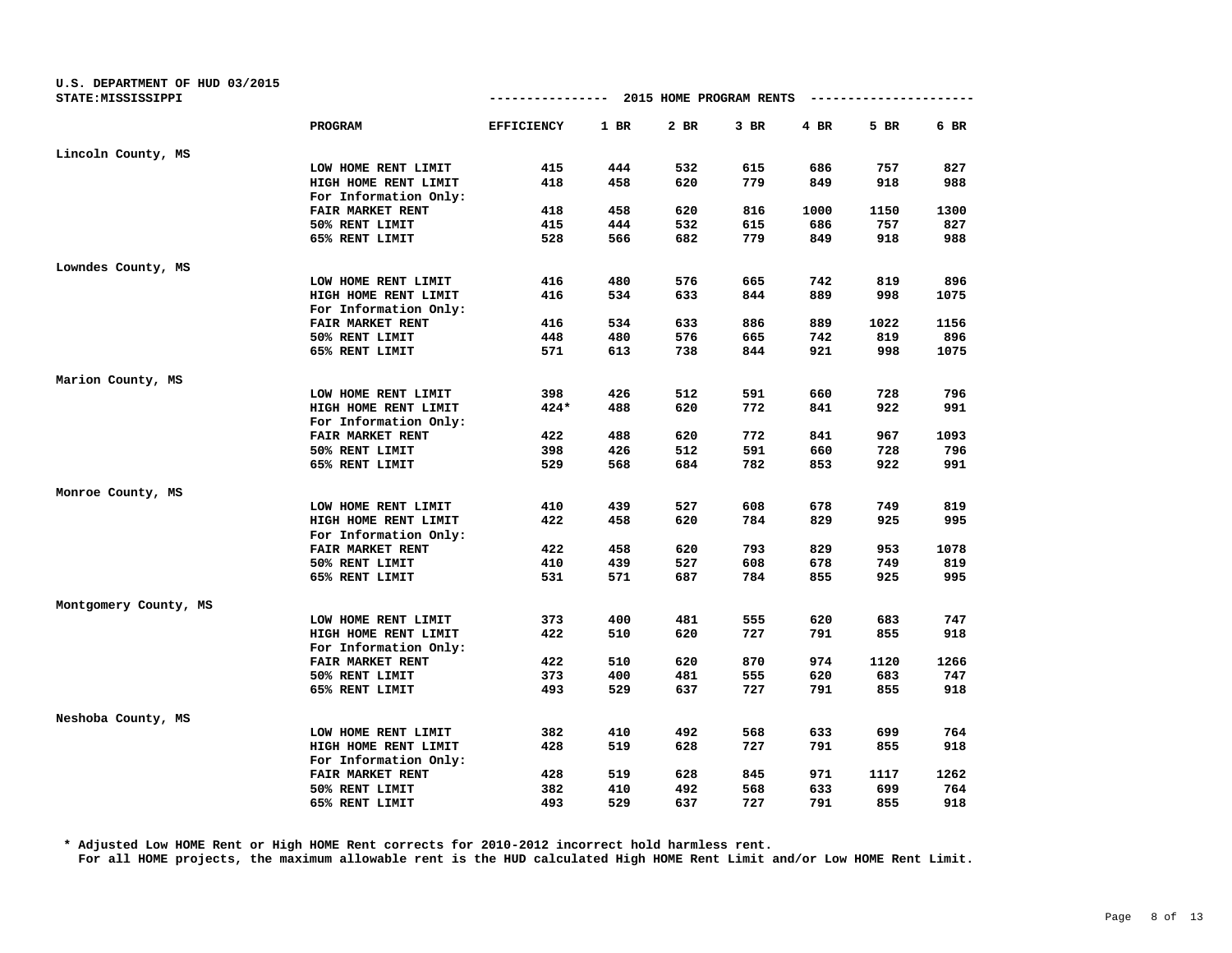| U.S. DEPARTMENT OF HUD 03/2015<br>STATE: MISSISSIPPI |                         | ----------------  |        |      | 2015 HOME PROGRAM RENTS |      | --------------- |      |
|------------------------------------------------------|-------------------------|-------------------|--------|------|-------------------------|------|-----------------|------|
|                                                      |                         |                   |        |      |                         |      |                 |      |
|                                                      | PROGRAM                 | <b>EFFICIENCY</b> | $1$ BR | 2 BR | $3$ BR                  | 4 BR | 5 BR            | 6 BR |
| Newton County, MS                                    |                         |                   |        |      |                         |      |                 |      |
|                                                      | LOW HOME RENT LIMIT     | 407               | 436    | 523  | 605                     | 675  | 744             | 813  |
|                                                      | HIGH HOME RENT LIMIT    | 445               | 483    | 654  | 799                     | 871  | 942             | 1014 |
|                                                      | For Information Only:   |                   |        |      |                         |      |                 |      |
|                                                      | <b>FAIR MARKET RENT</b> | 445               | 483    | 654  | 915                     | 1158 | 1332            | 1505 |
|                                                      | 50% RENT LIMIT          | 407               | 436    | 523  | 605                     | 675  | 744             | 813  |
|                                                      | 65% RENT LIMIT          | 540               | 580    | 698  | 799                     | 871  | 942             | 1014 |
| Noxubee County, MS                                   |                         |                   |        |      |                         |      |                 |      |
|                                                      | LOW HOME RENT LIMIT     | 373               | 400    | 481  | 555                     | 620  | 683             | 747  |
|                                                      | HIGH HOME RENT LIMIT    | 422               | 523    | 620  | 727                     | 791  | 855             | 918  |
|                                                      | For Information Only:   |                   |        |      |                         |      |                 |      |
|                                                      | FAIR MARKET RENT        | 422               | 523    | 620  | 914                     | 917  | 1055            | 1192 |
|                                                      | 50% RENT LIMIT          | 373               | 400    | 481  | 555                     | 620  | 683             | 747  |
|                                                      | 65% RENT LIMIT          | 493               | 529    | 637  | 727                     | 791  | 855             | 918  |
| Oktibbeha County, MS                                 |                         |                   |        |      |                         |      |                 |      |
|                                                      | LOW HOME RENT LIMIT     | 467               | 500    | 600  | 693                     | 773  | 853             | 932  |
|                                                      | HIGH HOME RENT LIMIT    | 585               | 613    | 732  | 867                     | 948  | 1027            | 1107 |
|                                                      | For Information Only:   |                   |        |      |                         |      |                 |      |
|                                                      | FAIR MARKET RENT        | 585               | 613    | 732  | 1049                    | 1257 | 1446            | 1634 |
|                                                      | 50% RENT LIMIT          | 467               | 500    | 600  | 693                     | 773  | 853             | 932  |
|                                                      | 65% RENT LIMIT          | 588               | 631    | 758  | 867                     | 948  | 1027            | 1107 |
| Panola County, MS                                    |                         |                   |        |      |                         |      |                 |      |
|                                                      | LOW HOME RENT LIMIT     | 382               | 409    | 491  | 566                     | 632  | 698             | 763  |
|                                                      | HIGH HOME RENT LIMIT    | 423               | 524    | 621  | 727                     | 791  | 855             | 918  |
|                                                      | For Information Only:   |                   |        |      |                         |      |                 |      |
|                                                      | FAIR MARKET RENT        | 423               | 524    | 621  | 850                     | 854  | 982             | 1110 |
|                                                      | 50% RENT LIMIT          | 382               | 409    | 491  | 566                     | 632  | 698             | 763  |
|                                                      | 65% RENT LIMIT          | 493               | 529    | 637  | 727                     | 791  | 855             | 918  |
| Pearl River County, MS                               |                         |                   |        |      |                         |      |                 |      |
|                                                      | LOW HOME RENT LIMIT     | 445               | 483    | 580  | 670                     | 747  | 824             | 901  |
|                                                      | HIGH HOME RENT LIMIT    | 445*              | 483*   | 650  | 875                     | 955  | 1037            | 1117 |
|                                                      | For Information Only:   |                   |        |      |                         |      |                 |      |
|                                                      | FAIR MARKET RENT        | 443               | 480    | 650  | 951                     | 955  | 1098            | 1242 |
|                                                      | 50% RENT LIMIT          | 451               | 483    | 580  | 670                     | 747  | 824             | 901  |
|                                                      | 65% RENT LIMIT          | 593               | 636    | 766  | 875                     | 956  | 1037            | 1117 |
| Pike County, MS                                      |                         |                   |        |      |                         |      |                 |      |
|                                                      | LOW HOME RENT LIMIT     | 388               | 416    | 498  | 576                     | 642  | 709             | 775  |
|                                                      | HIGH HOME RENT LIMIT    | 447               | 485    | 637  | 727                     | 791  | 855             | 918  |
|                                                      | For Information Only:   |                   |        |      |                         |      |                 |      |
|                                                      | FAIR MARKET RENT        | 447               | 485    | 656  | 817                     | 877  | 1009            | 1140 |
|                                                      | 50% RENT LIMIT          | 388               | 416    | 498  | 576                     | 642  | 709             | 775  |
|                                                      | 65% RENT LIMIT          | 493               | 529    | 637  | 727                     | 791  | 855             | 918  |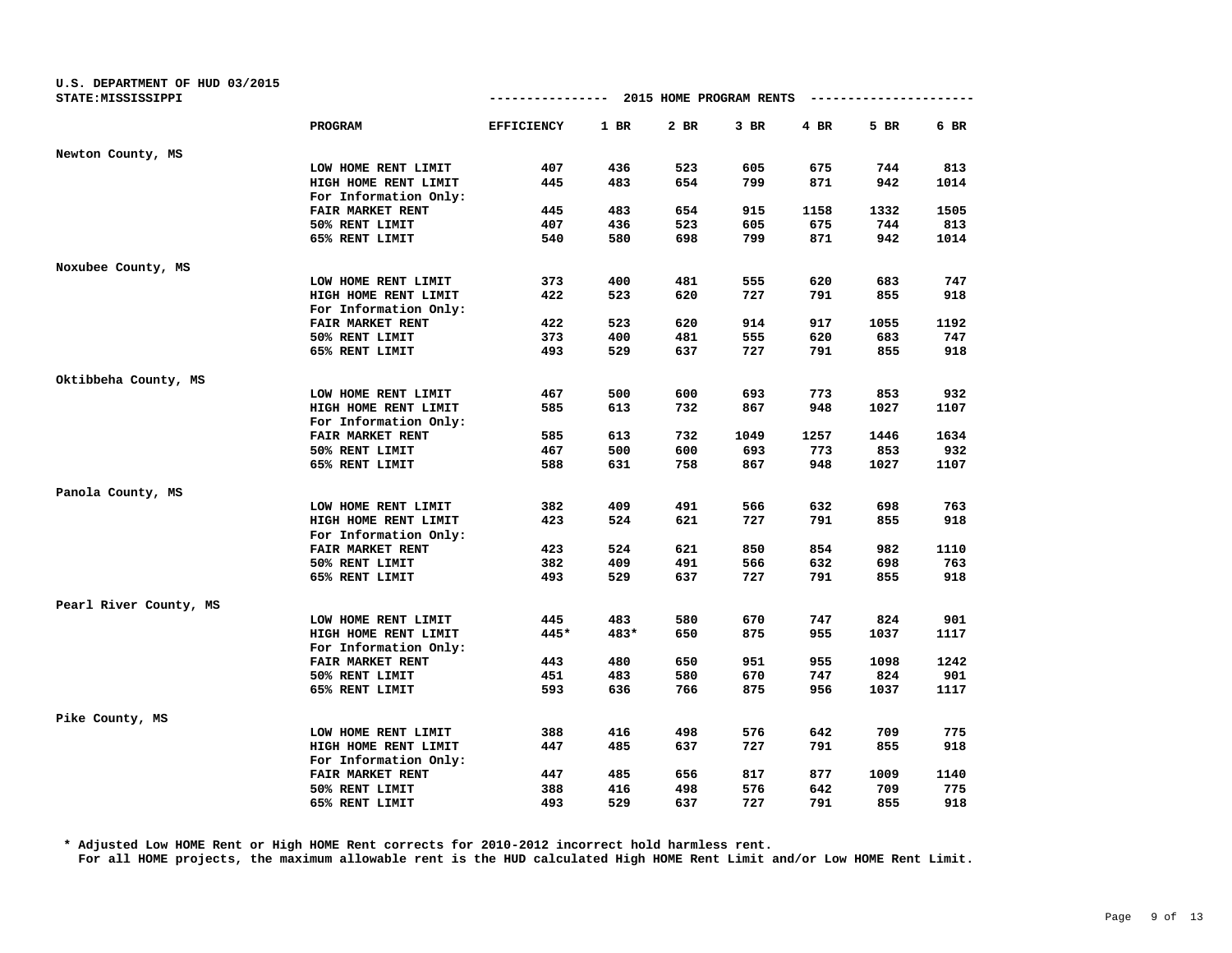| U.S. DEPARTMENT OF HUD 03/2015<br>STATE: MISSISSIPPI |                                               | -------------     |        | 2015 HOME PROGRAM RENTS |      |      |      |      |
|------------------------------------------------------|-----------------------------------------------|-------------------|--------|-------------------------|------|------|------|------|
|                                                      | <b>PROGRAM</b>                                | <b>EFFICIENCY</b> | $1$ BR | 2 BR                    | 3 BR | 4 BR | 5 BR | 6 BR |
| Pontotoc County, MS                                  |                                               |                   |        |                         |      |      |      |      |
|                                                      | LOW HOME RENT LIMIT                           | 422               | 458    | 593                     | 685  | 765  | 843  | 922  |
|                                                      | HIGH HOME RENT LIMIT                          | 422               | 458    | 620                     | 838  | 956  | 1037 | 1117 |
|                                                      | For Information Only:                         |                   |        |                         |      |      |      |      |
|                                                      | FAIR MARKET RENT                              | 422               | 458    | 620                     | 838  | 1056 | 1214 | 1373 |
|                                                      | 50% RENT LIMIT                                | 461               | 494    | 593                     | 685  | 765  | 843  | 922  |
|                                                      | 65% RENT LIMIT                                | 593               | 636    | 766                     | 875  | 956  | 1037 | 1117 |
| Prentiss County, MS                                  |                                               |                   |        |                         |      |      |      |      |
|                                                      | LOW HOME RENT LIMIT                           | 393               | 421    | 506                     | 583  | 651  | 718  | 785  |
|                                                      | HIGH HOME RENT LIMIT                          | 422               | 487    | 620                     | 755  | 824  | 890  | 956  |
|                                                      | For Information Only:                         |                   |        |                         |      |      |      |      |
|                                                      | FAIR MARKET RENT                              | 422               | 487    | 620                     | 865  | 886  | 1019 | 1152 |
|                                                      | 50% RENT LIMIT                                | 393               | 421    | 506                     | 583  | 651  | 718  | 785  |
|                                                      | 65% RENT LIMIT                                | 511               | 549    | 662                     | 755  | 824  | 890  | 956  |
| Quitman County, MS                                   |                                               |                   |        |                         |      |      |      |      |
|                                                      | LOW HOME RENT LIMIT                           | 369               | 400    | 481                     | 555  | 620  | 683  | 747  |
|                                                      | HIGH HOME RENT LIMIT                          | 369               | 523    | 620                     | 727  | 791  | 855  | 918  |
|                                                      | For Information Only:                         |                   |        |                         |      |      |      |      |
|                                                      | FAIR MARKET RENT                              | 369               | 523    | 620                     | 772  | 829  | 953  | 1078 |
|                                                      | 50% RENT LIMIT                                | 373               | 400    | 481                     | 555  | 620  | 683  | 747  |
|                                                      | 65% RENT LIMIT                                | 493               | 529    | 637                     | 727  | 791  | 855  | 918  |
| Scott County, MS                                     |                                               |                   |        |                         |      |      |      |      |
|                                                      | LOW HOME RENT LIMIT                           | 380               | 407    | 488                     | 564  | 630  | 695  | 759  |
|                                                      | HIGH HOME RENT LIMIT<br>For Information Only: | $387*$            | 484    | 620                     | 742  | 809  | 874  | 939  |
|                                                      | FAIR MARKET RENT                              | 369               | 484    | 620                     | 774  | 1009 | 1160 | 1312 |
|                                                      | 50% RENT LIMIT                                | 380               | 407    | 488                     | 564  | 630  | 695  | 759  |
|                                                      | 65% RENT LIMIT                                | 503               | 540    | 651                     | 742  | 809  | 874  | 939  |
| Sharkey County, MS                                   |                                               |                   |        |                         |      |      |      |      |
|                                                      | LOW HOME RENT LIMIT                           | 393               | 421    | 506                     | 585  | 652  | 720  | 787  |
|                                                      | HIGH HOME RENT LIMIT                          | 422               | 523    | 620                     | 727  | 791  | 855  | 918  |
|                                                      | For Information Only:                         |                   |        |                         |      |      |      |      |
|                                                      | FAIR MARKET RENT                              | 422               | 523    | 620                     | 772  | 829  | 953  | 1078 |
|                                                      | 50% RENT LIMIT                                | 393               | 421    | 506                     | 585  | 652  | 720  | 787  |
|                                                      | 65% RENT LIMIT                                | 493               | 529    | 637                     | 727  | 791  | 855  | 918  |
| Smith County, MS                                     |                                               |                   |        |                         |      |      |      |      |
|                                                      | LOW HOME RENT LIMIT                           | 418               | 448    | 538                     | 621  | 693  | 765  | 836  |
|                                                      | HIGH HOME RENT LIMIT                          | 422               | 458    | 620                     | 772  | 896  | 970  | 1044 |
|                                                      | For Information Only:                         |                   |        |                         |      |      |      |      |
|                                                      | FAIR MARKET RENT                              | 422               | 458    | 620                     | 772  | 935  | 1075 | 1216 |
|                                                      | 50% RENT LIMIT                                | 418               | 448    | 538                     | 621  | 693  | 765  | 836  |
|                                                      | 65% RENT LIMIT                                | 555               | 596    | 718                     | 820  | 896  | 970  | 1044 |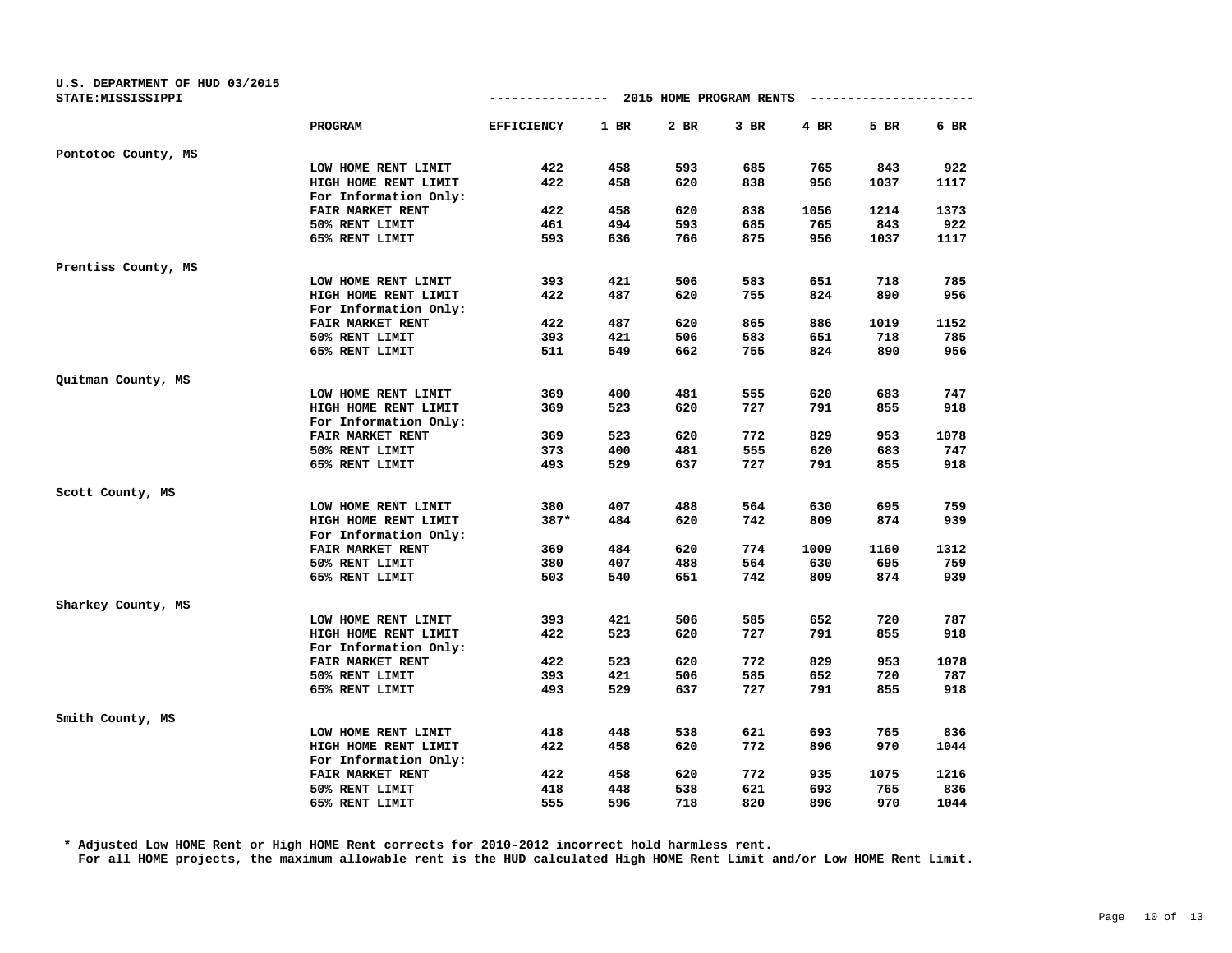| U.S. DEPARTMENT OF HUD 03/2015<br>STATE: MISSISSIPPI |                         | -------------     |        | 2015 HOME PROGRAM RENTS |        |      |      |      |
|------------------------------------------------------|-------------------------|-------------------|--------|-------------------------|--------|------|------|------|
|                                                      | PROGRAM                 | <b>EFFICIENCY</b> | $1$ BR | 2 BR                    | $3$ BR | 4 BR | 5 BR | 6 BR |
| Sunflower County, MS                                 |                         |                   |        |                         |        |      |      |      |
|                                                      | LOW HOME RENT LIMIT     | 373               | 400    | 481                     | 555    | 620  | 683  | 747  |
|                                                      | HIGH HOME RENT LIMIT    | 432               | 458    | 620                     | 727    | 791  | 855  | 918  |
|                                                      | For Information Only:   |                   |        |                         |        |      |      |      |
|                                                      | FAIR MARKET RENT        | 432               | 458    | 620                     | 812    | 920  | 1058 | 1196 |
|                                                      | 50% RENT LIMIT          | 373               | 400    | 481                     | 555    | 620  | 683  | 747  |
|                                                      | 65% RENT LIMIT          | 493               | 529    | 637                     | 727    | 791  | 855  | 918  |
| Tallahatchie County, MS                              |                         |                   |        |                         |        |      |      |      |
|                                                      | LOW HOME RENT LIMIT     | 373               | 400    | 481                     | 555    | 620  | 683  | 747  |
|                                                      | HIGH HOME RENT LIMIT    | 493               | 523    | 620                     | 727    | 791  | 855  | 918  |
|                                                      | For Information Only:   |                   |        |                         |        |      |      |      |
|                                                      | <b>FAIR MARKET RENT</b> | 501               | 523    | 620                     | 914    | 917  | 1055 | 1192 |
|                                                      | 50% RENT LIMIT          | 373               | 400    | 481                     | 555    | 620  | 683  | 747  |
|                                                      | 65% RENT LIMIT          | 493               | 529    | 637                     | 727    | 791  | 855  | 918  |
| Tippah County, MS                                    |                         |                   |        |                         |        |      |      |      |
|                                                      | LOW HOME RENT LIMIT     | 388               | 416    | 498                     | 576    | 642  | 709  | 775  |
|                                                      | HIGH HOME RENT LIMIT    | 422               | 523    | 620                     | 741    | 808  | 872  | 937  |
|                                                      | For Information Only:   |                   |        |                         |        |      |      |      |
|                                                      | FAIR MARKET RENT        | 422               | 523    | 620                     | 824    | 921  | 1059 | 1197 |
|                                                      | 50% RENT LIMIT          | 388               | 416    | 498                     | 576    | 642  | 709  | 775  |
|                                                      | 65% RENT LIMIT          | 503               | 539    | 649                     | 741    | 808  | 872  | 937  |
| Tishomingo County, MS                                |                         |                   |        |                         |        |      |      |      |
|                                                      | LOW HOME RENT LIMIT     | 388               | 416    | 498                     | 576    | 642  | 709  | 775  |
|                                                      | HIGH HOME RENT LIMIT    | 422               | 466    | 620                     | 727    | 791  | 855  | 918  |
|                                                      | For Information Only:   |                   |        |                         |        |      |      |      |
|                                                      | FAIR MARKET RENT        | 422               | 466    | 620                     | 903    | 942  | 1083 | 1225 |
|                                                      | 50% RENT LIMIT          | 388               | 416    | 498                     | 576    | 642  | 709  | 775  |
|                                                      | 65% RENT LIMIT          | 493               | 529    | 637                     | 727    | 791  | 855  | 918  |
| Union County, MS                                     |                         |                   |        |                         |        |      |      |      |
|                                                      | LOW HOME RENT LIMIT     | 411               | 440    | 528                     | 611    | 682  | 752  | 822  |
|                                                      | HIGH HOME RENT LIMIT    | 422               | 523    | 620                     | 760    | 829  | 896  | 963  |
|                                                      | For Information Only:   |                   |        |                         |        |      |      |      |
|                                                      | FAIR MARKET RENT        | 422               | 523    | 620                     | 914    | 1098 | 1263 | 1427 |
|                                                      | 50% RENT LIMIT          | 411               | 440    | 528                     | 611    | 682  | 752  | 822  |
|                                                      | 65% RENT LIMIT          | 515               | 553    | 666                     | 760    | 829  | 896  | 963  |
| Walthall County, MS                                  |                         |                   |        |                         |        |      |      |      |
|                                                      | LOW HOME RENT LIMIT     | 386               | 413    | 496                     | 573    | 640  | 706  | 771  |
|                                                      | HIGH HOME RENT LIMIT    | 454               | 548    | 662                     | 755    | 824  | 890  | 956  |
|                                                      | For Information Only:   |                   |        |                         |        |      |      |      |
|                                                      | FAIR MARKET RENT        | 454               | 548    | 666                     | 829    | 890  | 1024 | 1157 |
|                                                      | 50% RENT LIMIT          | 386               | 413    | 496                     | 573    | 640  | 706  | 771  |
|                                                      | 65% RENT LIMIT          | 511               | 549    | 662                     | 755    | 824  | 890  | 956  |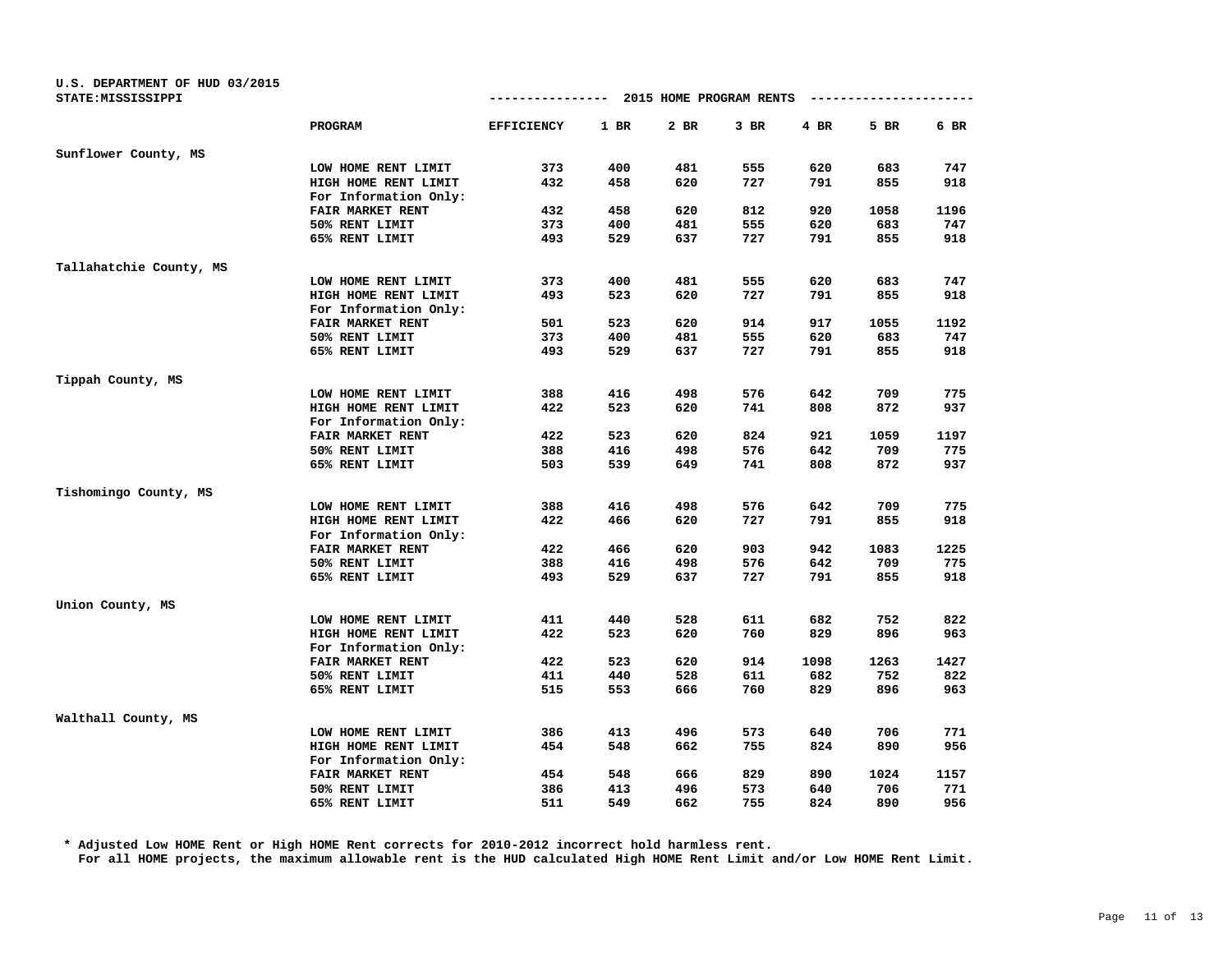| U.S. DEPARTMENT OF HUD 03/2015<br>STATE: MISSISSIPPI |                         | -------------     |      | 2015 HOME PROGRAM RENTS |      |      |      |      |
|------------------------------------------------------|-------------------------|-------------------|------|-------------------------|------|------|------|------|
|                                                      | PROGRAM                 | <b>EFFICIENCY</b> | 1 BR | 2 BR                    | 3 BR | 4 BR | 5 BR | 6 BR |
| Warren County, MS                                    |                         |                   |      |                         |      |      |      |      |
|                                                      | LOW HOME RENT LIMIT     | 497               | 533  | 640                     | 738  | 823  | 909  | 994  |
|                                                      | HIGH HOME RENT LIMIT    | 537               | 540  | 688                     | 858  | 947  | 1089 | 1231 |
|                                                      | For Information Only:   |                   |      |                         |      |      |      |      |
|                                                      | FAIR MARKET RENT        | 537               | 540  | 688                     | 858  | 947  | 1089 | 1231 |
|                                                      | 50% RENT LIMIT          | 497               | 533  | 640                     | 738  | 823  | 909  | 994  |
|                                                      | 65% RENT LIMIT          | 653               | 701  | 843                     | 965  | 1056 | 1147 | 1238 |
| Washington County, MS                                |                         |                   |      |                         |      |      |      |      |
|                                                      | LOW HOME RENT LIMIT     | 373               | 400  | 481                     | 555  | 620  | 683  | 747  |
|                                                      | HIGH HOME RENT LIMIT    | 491               | 495  | 620                     | 727  | 791  | 855  | 918  |
|                                                      | For Information Only:   |                   |      |                         |      |      |      |      |
|                                                      | <b>FAIR MARKET RENT</b> | 491               | 495  | 620                     | 867  | 871  | 1002 | 1132 |
|                                                      | 50% RENT LIMIT          | 373               | 400  | 481                     | 555  | 620  | 683  | 747  |
|                                                      | 65% RENT LIMIT          | 493               | 529  | 637                     | 727  | 791  | 855  | 918  |
| Wayne County, MS                                     |                         |                   |      |                         |      |      |      |      |
|                                                      | LOW HOME RENT LIMIT     | 373               | 400  | 481                     | 555  | 620  | 683  | 747  |
|                                                      | HIGH HOME RENT LIMIT    | 422               | 458  | 620                     | 727  | 791  | 855  | 918  |
|                                                      | For Information Only:   |                   |      |                         |      |      |      |      |
|                                                      | FAIR MARKET RENT        | 422               | 458  | 620                     | 775  | 1098 | 1263 | 1427 |
|                                                      | 50% RENT LIMIT          | 373               | 400  | 481                     | 555  | 620  | 683  | 747  |
|                                                      | 65% RENT LIMIT          | 493               | 529  | 637                     | 727  | 791  | 855  | 918  |
| Webster County, MS                                   |                         |                   |      |                         |      |      |      |      |
|                                                      | LOW HOME RENT LIMIT     | 421               | 451  | 541                     | 625  | 697  | 770  | 841  |
|                                                      | HIGH HOME RENT LIMIT    | 501               | 523  | 620                     | 814  | 889  | 962  | 1035 |
|                                                      | For Information Only:   |                   |      |                         |      |      |      |      |
|                                                      | FAIR MARKET RENT        | 501               | 523  | 620                     | 914  | 1098 | 1263 | 1427 |
|                                                      | 50% RENT LIMIT          | 421               | 451  | 541                     | 625  | 697  | 770  | 841  |
|                                                      | 65% RENT LIMIT          | 551               | 592  | 712                     | 814  | 889  | 962  | 1035 |
| Wilkinson County, MS                                 |                         |                   |      |                         |      |      |      |      |
|                                                      | LOW HOME RENT LIMIT     | 377               | 404  | 485                     | 560  | 625  | 690  | 754  |
|                                                      | HIGH HOME RENT LIMIT    | 422               | 458  | 620                     | 727  | 791  | 855  | 918  |
|                                                      | For Information Only:   |                   |      |                         |      |      |      |      |
|                                                      | FAIR MARKET RENT        | 422               | 458  | 620                     | 772  | 829  | 953  | 1078 |
|                                                      | 50% RENT LIMIT          | 377               | 404  | 485                     | 560  | 625  | 690  | 754  |
|                                                      | 65% RENT LIMIT          | 493               | 529  | 637                     | 727  | 791  | 855  | 918  |
| Winston County, MS                                   |                         |                   |      |                         |      |      |      |      |
|                                                      | LOW HOME RENT LIMIT     | 385               | 412  | 495                     | 571  | 637  | 703  | 768  |
|                                                      | HIGH HOME RENT LIMIT    | 422               | 510  | 620                     | 741  | 808  | 872  | 937  |
|                                                      | For Information Only:   |                   |      |                         |      |      |      |      |
|                                                      | FAIR MARKET RENT        | 422               | 510  | 620                     | 896  | 899  | 1034 | 1169 |
|                                                      | 50% RENT LIMIT          | 385               | 412  | 495                     | 571  | 637  | 703  | 768  |
|                                                      | 65% RENT LIMIT          | 503               | 539  | 649                     | 741  | 808  | 872  | 937  |